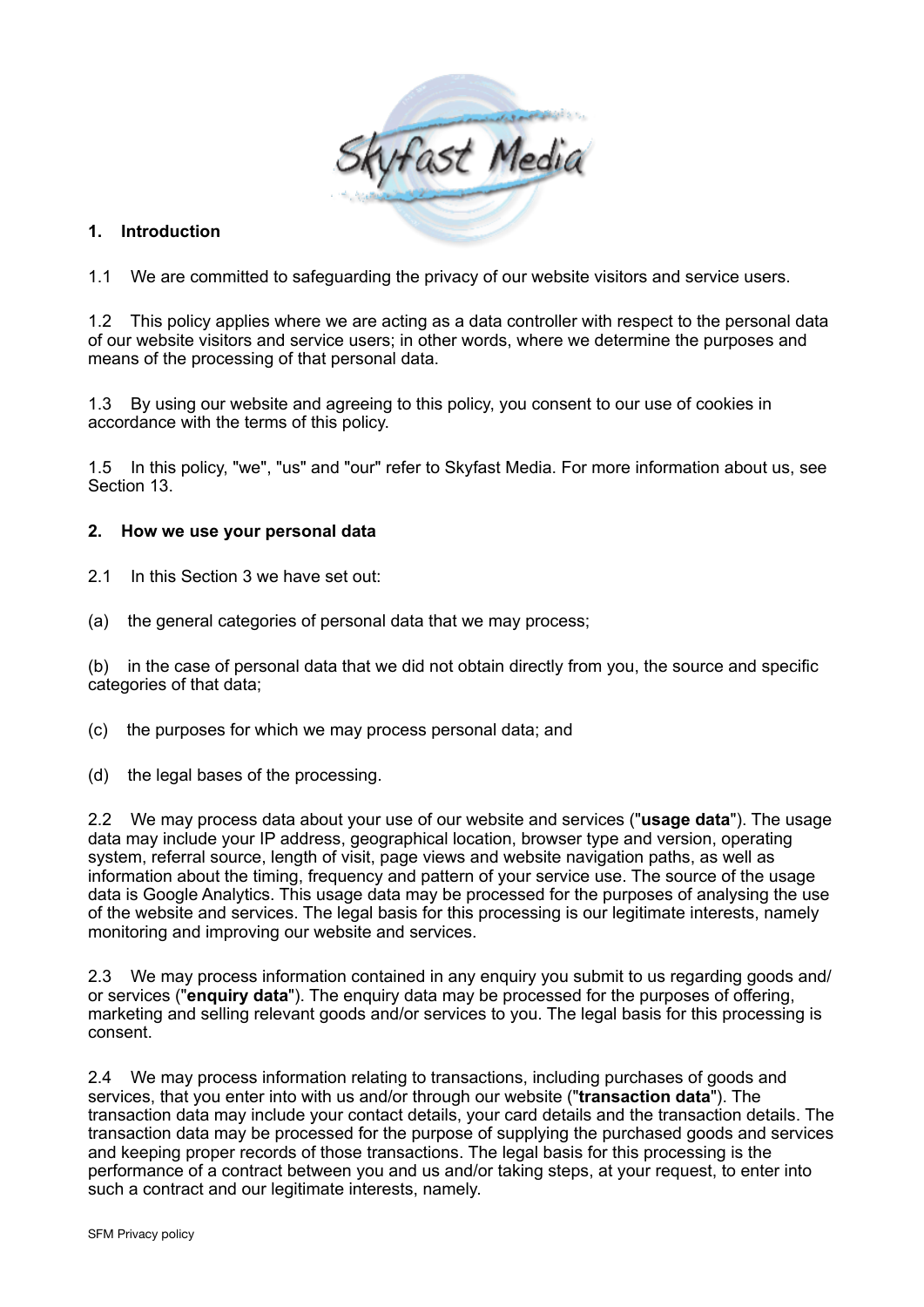2.5 We may process information that you provide to us for the purpose of subscribing to our email notifications and/or newsletters ("**notification data**"). The notification data may be processed for the purposes of sending you the relevant notifications and/or newsletters. The legal basis for this processing is consent.

2.6 We may process information contained in or relating to any communication that you send to us ("**correspondence data**"). The correspondence data may include the communication content and metadata associated with the communication. Our website will generate the metadata associated with communications made using the website contact forms. The correspondence data may be processed for the purposes of communicating with you and record-keeping. The legal basis for this processing is our legitimate interests, namely the proper administration of our website and business and communications with users.

### **3. Providing your personal data to others**

3.1 Financial transactions relating to our website and services are handled by our payment services providers, Paypal and Wix. We will share transaction data with our payment services providers only to the extent necessary for the purposes of processing your payments, refunding such payments and dealing with complaints and queries relating to such payments and refunds. You can find information about the payment services providers' privacy policies and practices at <https://www.paypal.com/uk/webapps/mpp/ua/privacy-full> and [https://www.wix.com/about/privacy.](https://www.wix.com/about/privacy)

3.2 In addition to the specific disclosures of personal data set out in this Section 3, we may disclose your personal data where such disclosure is necessary for compliance with a legal obligation to which we are subject, or in order to protect your vital interests or the vital interests of another natural person. We may also disclose your personal data where such disclosure is necessary for the establishment, exercise or defence of legal claims, whether in court proceedings or in an administrative or out-of-court procedure.

# **4. International transfers of your personal data**

4.1 In this Section 4, we provide information about the circumstances in which your personal data may be transferred to countries outside the European Economic Area (EEA).

4.3 The hosting facilities for our website are situated in USA. The European Commission has made an "adequacy decision" with respect to the data protection laws of each of this country. Transfers to each of these countries will be protected by appropriate safeguards, namely the use of standard data protection clauses adopted or approved by the European Commission, a copy of which you can obtain from https://ec.europa.eu/info/law/law-topic/data-protection/data-transfersoutside-eu\_en

# **5. Retaining and deleting personal data**

5.1 This Section 5 sets out our data retention policies and procedure, which are designed to help ensure that we comply with our legal obligations in relation to the retention and deletion of personal data.

5.2 Personal data that we process for any purpose or purposes shall not be kept for longer than is necessary for that purpose or those purposes.

5.3 In some cases it is not possible for us to specify in advance the periods for which your personal data will be retained. In such cases, we will determine the period of retention based on the following criteria: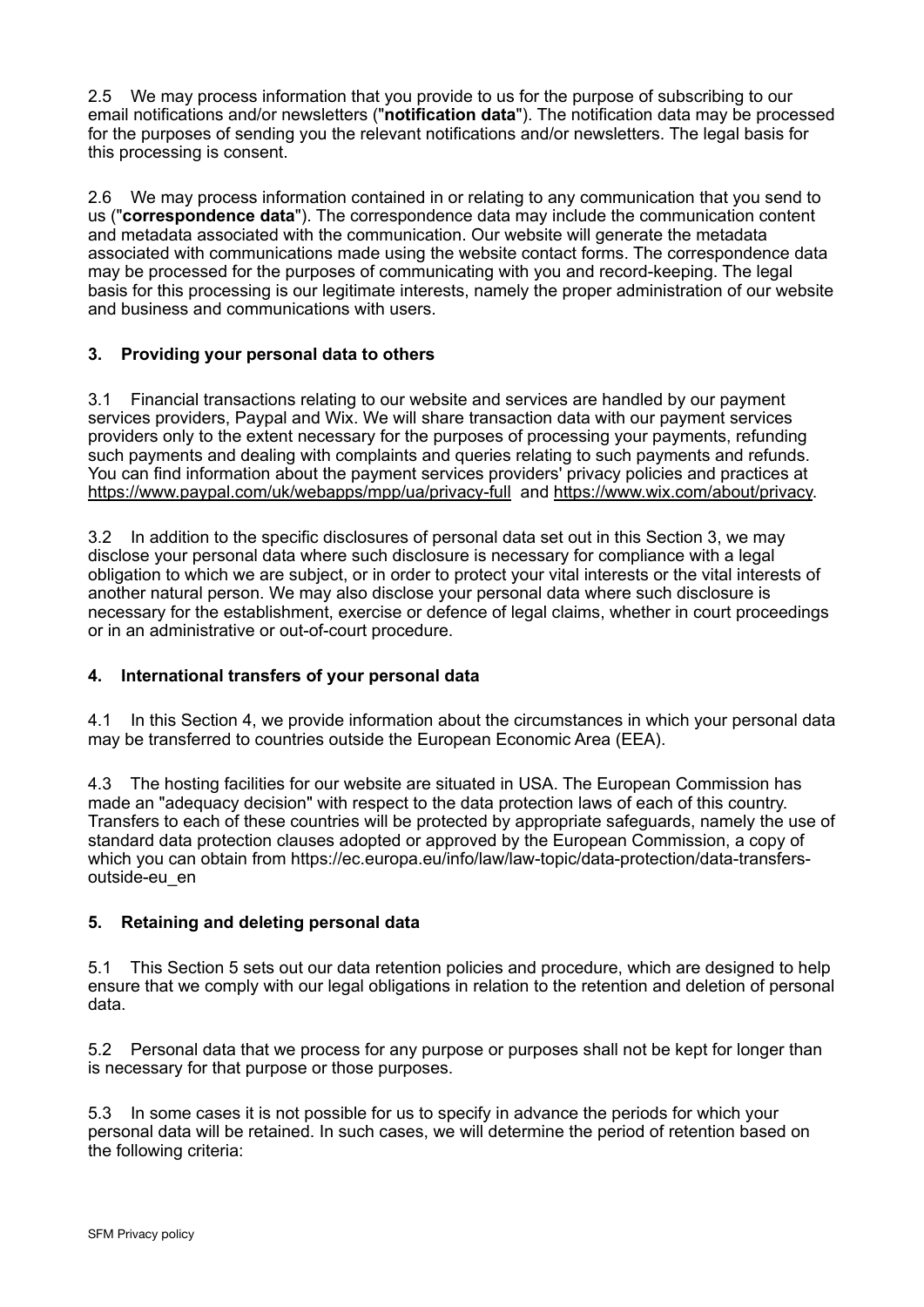(a) The period of storage of personal data is the respective statutory retention period. After expiration of that period, the corresponding data is routinely deleted, as long as it is no longer necessary for the fulfilment of the contract or the initiation of a contract.

5.4 Notwithstanding the other provisions of this Section 5, we may retain your personal data where such retention is necessary for compliance with a legal obligation to which we are subject, or in order to protect your vital interests or the vital interests of another natural person.

## **6. Amendments**

6.1 We may update this policy from time to time by publishing a new version on our website.

6.2 You should check this page occasionally to ensure you are happy with any changes to this policy.

6.3 We may notify you of changes to this policy by email.

#### **7. Your rights**

7.1 In this Section 7, we have summarised the rights that you have under data protection law. Some of the rights are complex, and not all of the details have been included in our summaries. Accordingly, you should read the relevant laws and guidance from the regulatory authorities for a full explanation of these rights.

- 7.2 Your principal rights under data protection law are:
- (a) the right to access;
- (b) the right to rectification;
- (c) the right to erasure;
- (d) the right to restrict processing;
- (e) the right to object to processing;
- (f) the right to data portability;
- (g) the right to complain to a supervisory authority; and
- (h) the right to withdraw consent.

7.3 You have the right to confirmation as to whether or not we process your personal data and, where we do, access to the personal data, together with certain additional information. That additional information includes details of the purposes of the processing, the categories of personal data concerned and the recipients of the personal data. Providing the rights and freedoms of others are not affected, we will supply to you a copy of your personal data. The first copy will be provided free of charge, but additional copies may be subject to a reasonable fee.

7.4 You have the right to have any inaccurate personal data about you rectified and, taking into account the purposes of the processing, to have any incomplete personal data about you completed.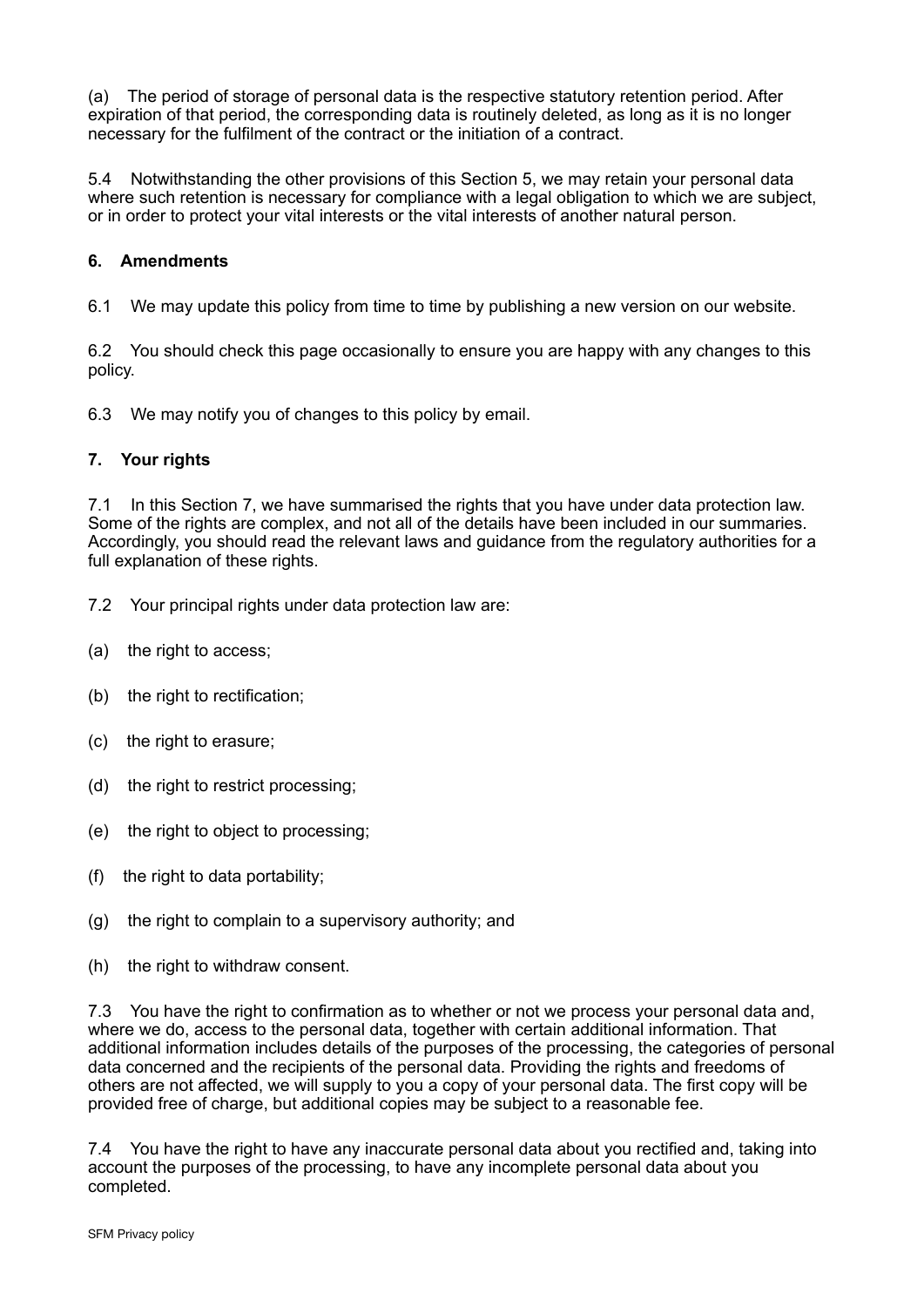7.5 In some circumstances you have the right to the erasure of your personal data without undue delay. Those circumstances include: [the personal data are no longer necessary in relation to the purposes for which they were collected or otherwise processed; you withdraw consent to consentbased processing; you object to the processing under certain rules of applicable data protection law; the processing is for direct marketing purposes; and the personal data have been unlawfully processed]. However, there are exclusions of the right to erasure. The general exclusions include where processing is necessary: for exercising the right of freedom of expression and information; for compliance with a legal obligation; or for the establishment, exercise or defence of legal claims.

7.6 In some circumstances you have the right to restrict the processing of your personal data. Those circumstances are: you contest the accuracy of the personal data; processing is unlawful but you oppose erasure; we no longer need the personal data for the purposes of our processing, but you require personal data for the establishment, exercise or defence of legal claims; and you have objected to processing, pending the verification of that objection. Where processing has been restricted on this basis, we may continue to store your personal data. However, we will only otherwise process it: with your consent; for the establishment, exercise or defence of legal claims; for the protection of the rights of another natural or legal person; or for reasons of important public interest.

7.7 You have the right to object to our processing of your personal data on grounds relating to your particular situation, but only to the extent that the legal basis for the processing is that the processing is necessary for: the performance of a task carried out in the public interest or in the exercise of any official authority vested in us; or the purposes of the legitimate interests pursued by us or by a third party. If you make such an objection, we will cease to process the personal information unless we can demonstrate compelling legitimate grounds for the processing which override your interests, rights and freedoms, or the processing is for the establishment, exercise or defence of legal claims.

7.8 You have the right to object to our processing of your personal data for direct marketing purposes (including profiling for direct marketing purposes). If you make such an objection, we will cease to process your personal data for this purpose.

7.9 You have the right to object to our processing of your personal data for scientific or historical research purposes or statistical purposes on grounds relating to your particular situation, unless the processing is necessary for the performance of a task carried out for reasons of public interest.

7.10 To the extent that the legal basis for our processing of your personal data is:

(a) consent; or

(b) that the processing is necessary for the performance of a contract to which you are party or in order to take steps at your request prior to entering into a contract,

 and such processing is carried out by automated means, you have the right to receive your personal data from us in a structured, commonly used and machine-readable format. However, this right does not apply where it would adversely affect the rights and freedoms of others.

7.11 If you consider that our processing of your personal information infringes data protection laws, you have a legal right to lodge a complaint with a supervisory authority responsible for data protection. You may do so in the EU member state of your habitual residence, your place of work or the place of the alleged infringement.

7.12 To the extent that the legal basis for our processing of your personal information is consent, you have the right to withdraw that consent at any time. Withdrawal will not affect the lawfulness of processing before the withdrawal.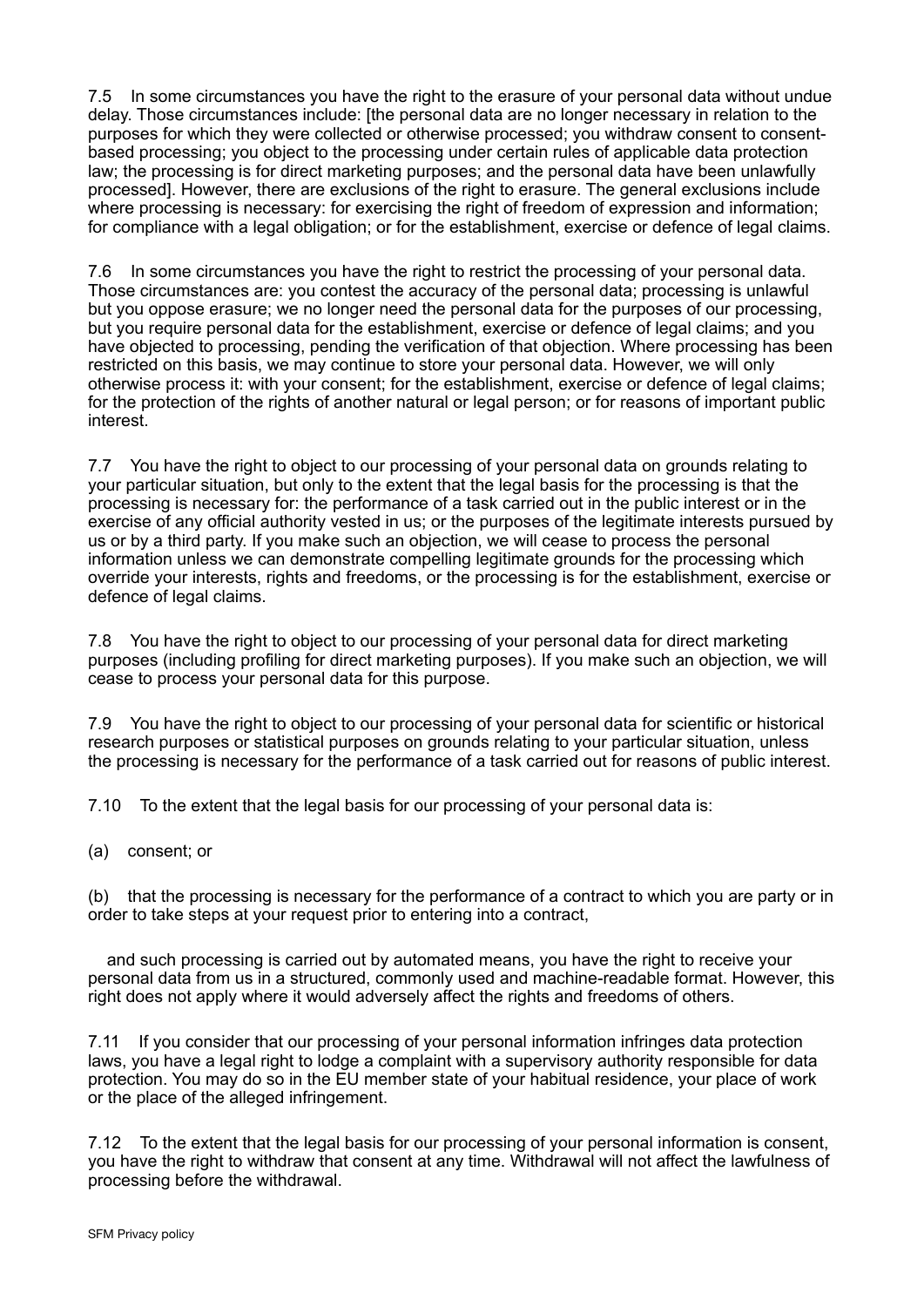7.13 You may exercise any of your rights in relation to your personal data by written notice to us, in addition to the other methods specified in this Section 7.

### **8. About cookies**

8.1 A cookie is a file containing an identifier (a string of letters and numbers) that is sent by a web server to a web browser and is stored by the browser. The identifier is then sent back to the server each time the browser requests a page from the server.

8.2 Cookies may be either "persistent" cookies or "session" cookies: a persistent cookie will be stored by a web browser and will remain valid until its set expiry date, unless deleted by the user before the expiry date; a session cookie, on the other hand, will expire at the end of the user session, when the web browser is closed.

8.3 Cookies do not typically contain any information that personally identifies a user, but personal information that we store about you may be linked to the information stored in and obtained from cookies.

#### **9. Cookies that we use**

9 We use cookies for the following purposes:

(a) analysis - we use cookies to help us to analyse the use and performance of our website and services; and

(b) cookie consent - we use cookies to store your preferences in relation to the use of cookies more generally.

#### **10. Cookies used by our service providers**

10.1 Our service providers use cookies and those cookies may be stored on your computer when you visit our website.

10.2 We use Google Analytics to analyse the use of our website. Google Analytics gathers information about website use by means of cookies. The information gathered relating to our website is used to create reports about the use of our website. Google's privacy policy is available at: [https://www.google.com/policies/privacy/.](https://www.google.com/policies/privacy/)

10.4 We use www.wix.com to host our website. This service uses cookies for a number of purposes set out in paragraph 7 of their privacy policy. You can view the privacy policy of this service provider at <https://www.wix.com/about/privacy>

#### **11. Managing cookies**

11.1 Most browsers allow you to refuse to accept cookies and to delete cookies. The methods for doing so vary from browser to browser, and from version to version. You can however obtain up-todate information about blocking and deleting cookies via these links:

(a) <https://support.google.com/chrome/answer/95647?hl=en> (Chrome);

(b) <https://support.mozilla.org/en-US/kb/enable-and-disable-cookies-website-preferences> (Firefox);